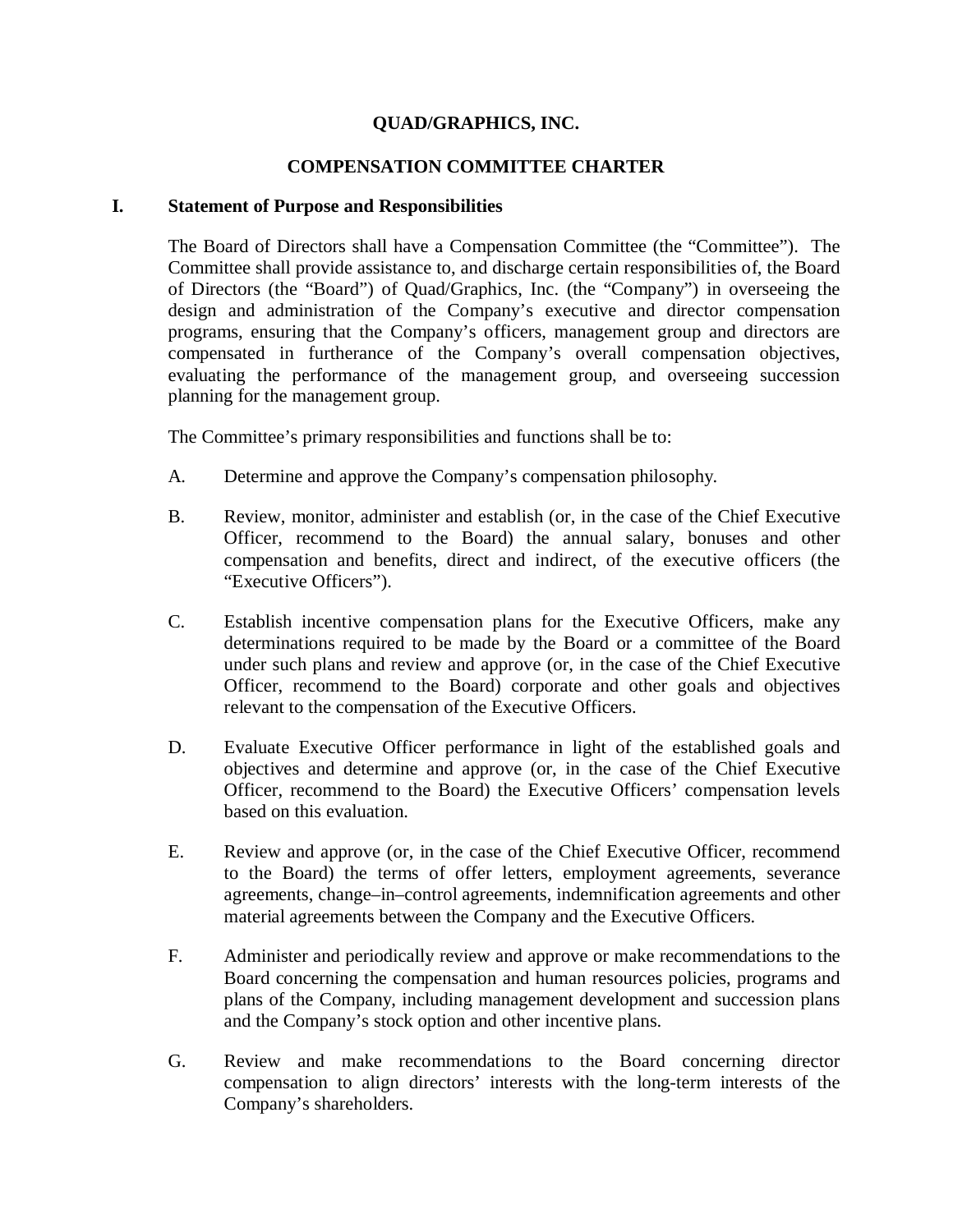- H. Determine stock ownership guidelines for the Executive Officers and directors and monitor compliance with such guidelines.
- I. On an annual basis, prepare a report regarding Executive Officer compensation for inclusion in the Company's annual proxy statement. This report shall include the information required by the applicable rules of the United States Securities and Exchange Commission.
- J. On an annual basis, review and evaluate the Company's policies and practices in compensating employees, including non-Executive Officers, as they relate to risk management practices and risk-taking incentives.
- K. Make regular reports to the Board.
- L. Review and reassess annually the Committee's performance and the adequacy of this Charter, and recommend any proposed changes to the Board for approval.
- M. Establish subcommittees and delegate authority to such subcommittees if the Committee determines it is desirable to accomplish the duties and responsibilities of the Committee.

# **II. Membership**

The Committee shall be composed of two or more directors as determined by the Board, who need not be "independent" as defined by the rules of the national securities exchange in the United States on which the Company's class A common stock is listed pursuant to an exemption for "controlled companies" provided by the rules of such exchange. The members of the Committee shall be elected annually by a majority vote of the Board and any vacancies on the Committee shall be filled by a majority vote of the Board. The Board may remove any or all members of the Committee at any time in its sole discretion.

Unless a Chair is appointed by the full Board, the members of the Committee may designate a Chair by a majority vote of the full Committee membership. The affirmative vote of a majority of the full Committee membership shall be the act of the Committee, unless the Wisconsin Business Corporation Law, the Articles of Incorporation of the Company or its Bylaws require the vote of a greater number of directors or the entire Board. The Committee shall have the authority to establish subcommittees and delegate authority to such subcommittees if the Committee determines it is desirable to accomplish the duties and responsibilities of the Committee.

#### **III. Meetings**

The Committee shall meet as frequently as circumstances dictate, or if requested by the Chief Executive Officer or any Committee member. The Committee may ask members of management, or others whose advice and counsel are relevant to the issues then being considered by the Committee, to attend any meeting and to provide such pertinent